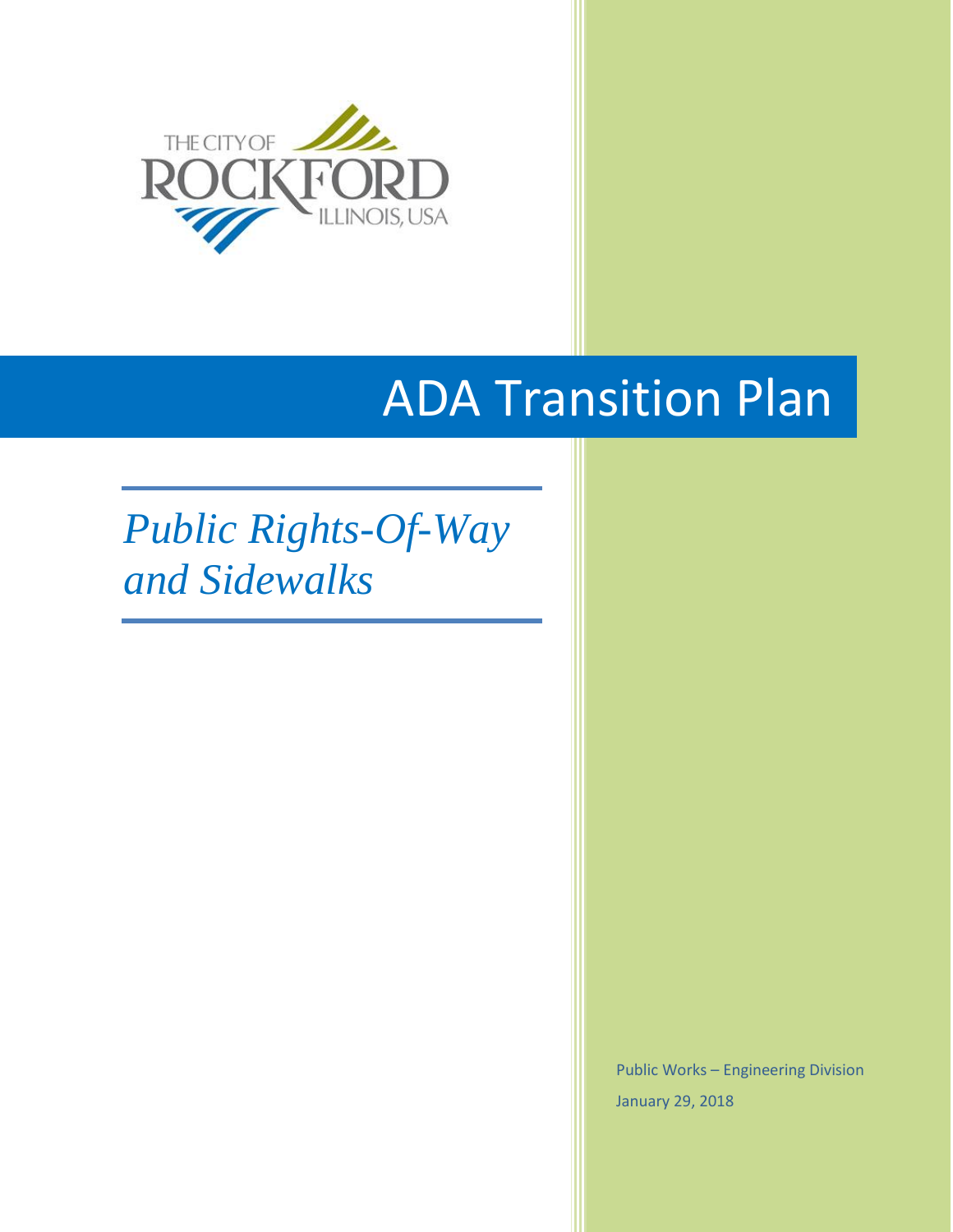## **Contents**

Г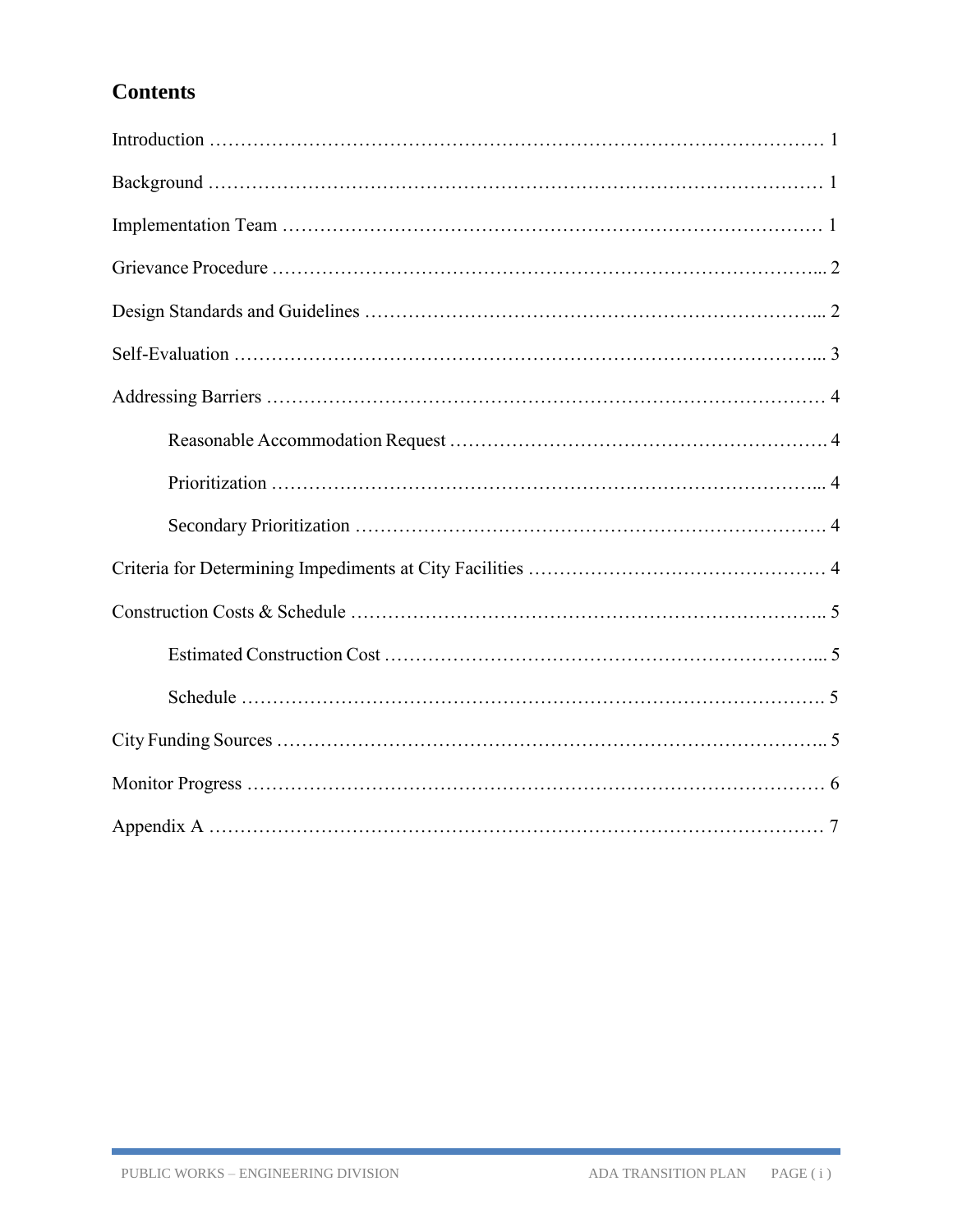## **Introduction**

The City of Rockford's ADA Transition Plan serves as a guide to more definitively serve the City's goal of making all of the transportation facilities within public rights-of-way accessible to all users. Through the Complete Streets Policy and the adopted Comprehensive Plan, the City recognizes the need to develop a multimodal transportation network that balances the need and desire to allow access for all types of travel as well as providing for the health and well-being for people of all ages and abilities. In an effort to continuously improve the City's accessibility goal, this ADA Transition Plan is intended to serve as an operating document to fulfill the requirements of Section 504 of the Rehabilitation Act of 1973 and Title II of the Americans with Disabilities Act of 1990.

## **Background**

The Americans with Disabilities Act (ADA) was enacted on July 26, 1990, to provide comprehensive civil rights protection to persons with disabilities from discrimination by excluding them from services, programs or activities. This legislation mandates that public agencies must provide pedestrian access for persons with disabilities to the streets and sidewalks, whenever a pedestrian facility exists. This requirement is implemented by the installation of elements such as standardized curb cuts, ramps, and detectable warnings.

The ADA, Title II, (1990), required state and local governments receiving federal funds to do a self-evaluation identifying areas which would prevent individuals with disabilities from accessing public areas. This self-evaluation was provided to develop a Transition Plan to remove these problem areas with completion by 1995. This Transition Plan will bring the City of Rockford in compliance with this requirement.

In addition to the Transition Plan, the ADA, Title II, requires that facilities constructed or altered after January 26, 1992, be designed and constructed for available accessibility and usage by people who have disabilities.

## **Implementation Team**

Managing and implementing the ADA Transition Plan requires staff from multiple departments to encompass policy development, technical support, outreach and legal oversight. The responsibilities required within this Plan will be managed by the ADA Coordinator, with support from the following City staff: City Engineer, Legal Director, Permits Manager and the Capital Improvements Program Operations Manager.

General inquiries regarding the City's ADA Transition Plan shall be directed to the acting ADA Coordinator:

Timothy Hinkens, P.E. Capital Improvements Program Operations Manager 425 East State Street Rockford, IL 61104 [timothy.hinkens@rockfordil.gov](mailto:timothy.hinkens@rockfordil.gov) 779-348-7647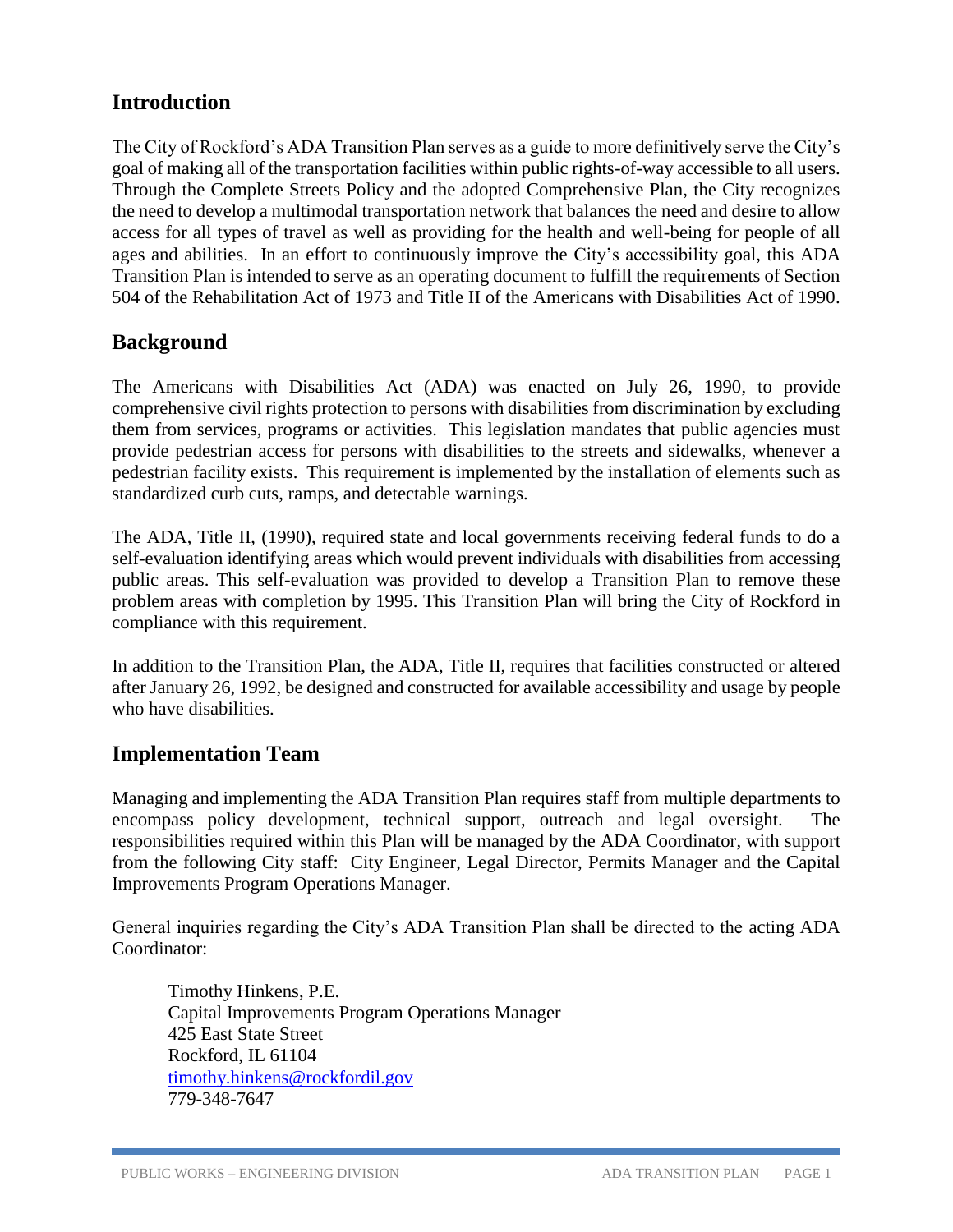## **Grievance Procedure**

The American with Disabilities Act of 1990 and the Rehabilitation Act of 1973 prohibit a public entity from discriminating against persons with disabilities with access to facilities and services the public entity provides. If users of municipal facilities believe the City has not provided reasonable accommodation in the public right-of-way, the patron has the right to file a complaint.

A complaint may be filed by any person who believes they were subject to discrimination or by a representative on behalf of such person. The complaint shall be in writing and contain information about the alleged discrimination such as name, address, and phone number of complainant as well as location, date, and description of the problem. Alternative means of filing complaints will be made available for persons with disabilities upon request.

The complaint should be submitted by the grievant and/or his/her designee as soon as possible but no later than 60 calendar days after the alleged violation to:

City of Rockford Department of Public Works ATTN: ADA Coordinator City of Rockford 425 East State Street Rockford, IL 61104

The City will acknowledge receipt of complaint and begin its investigation. If the complaint filed does not concern a City facility, it will be forwarded to the appropriate agency. If appropriate, the City representatives will meet with the complainant in attempt to reach a resolution. The resolution by the City will not constitute a precedent upon which following complaining parties may rely.

To request a repair or replacement of sidewalk, citizens are encouraged to report a Service Request through the City of Rockford website at [www.rockfordil.gov](http://www.rockfordil.gov/) or to call (779) 348-7176.

## **Design Standards and Guidelines**

As the federal guidance and other standards are updated, the City adopts these latest regulations as the minimum standards for use on the public right-of-way.

- City of Rockford Engineering Design Criteria Manual
- Illinois Department of Transportation (IDOT) Bureau of Design and Environmental Manual
- IDOT Policies Bureau of Local Roads, Requirements for Accessible Public Rights of Way
- **IDOT Highway Standards**
- Federal Highway Administration (FHWA) Polices & Highway Standards
- American with Disabilities Act (ADA) Standards for Accessible Design (2010)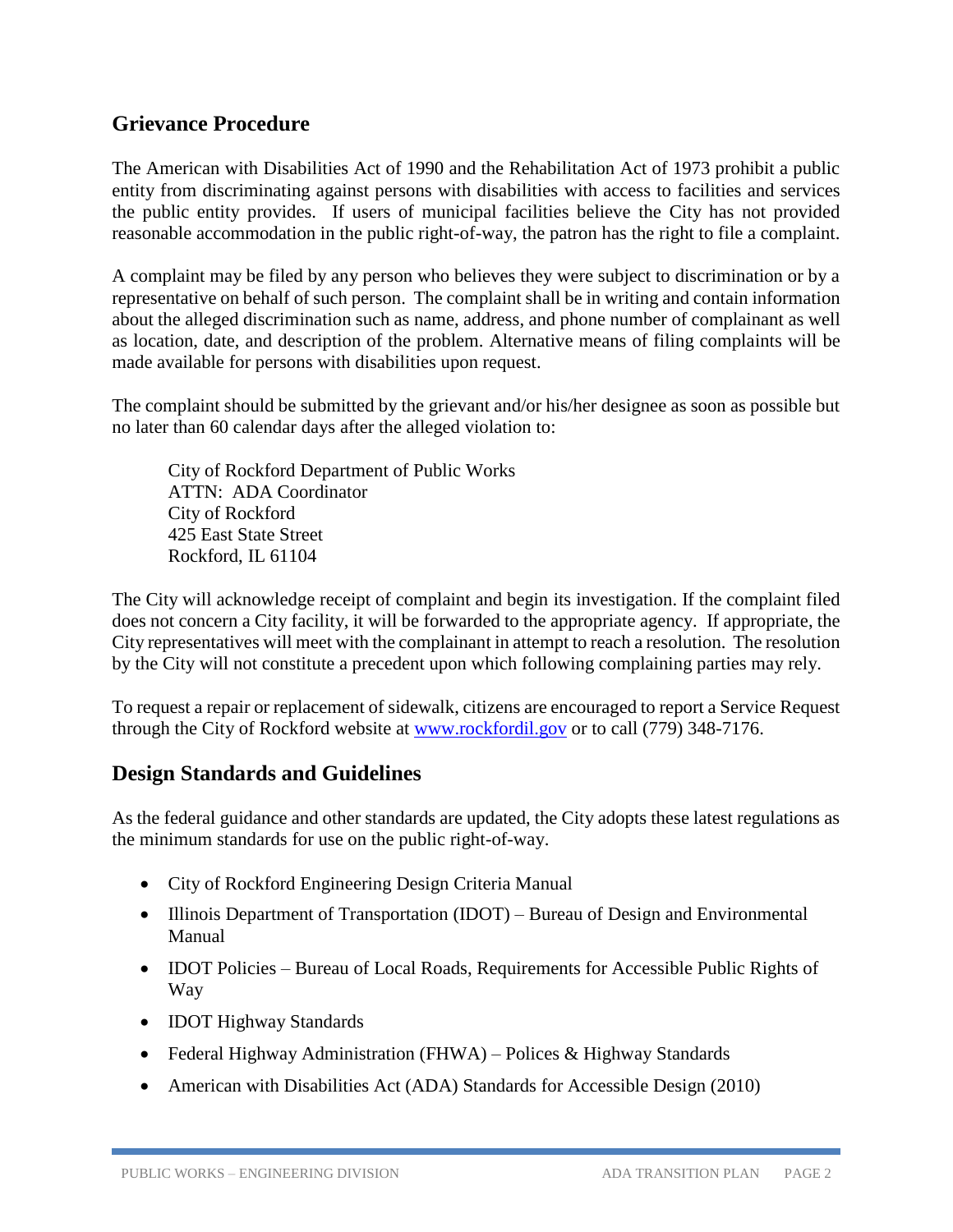- Public Right-of-Way Accessibility Guidelines (PROWAG)
- State of Illinois Capital Development Board (1997 April 24), Illinois Accessibility Code
- United States Access Board Policies & Highway Standards

The City has adopted a Subdivision Ordinance requiring sidewalk and multi-use path construction as part of new development. In addition, the City adopted a Complete Streets Policy addressing the need for pedestrian improvements.

## **Self-Evaluation**

As part of the ADA Title II compliance requirements, the City of Rockford examined its policies and practices to determine possible barriers for participation by people with disabilities. As part of this Transition Plan, the City provides the identification of existing and planned accessible paths of travel for public facilities and the programs to facilitate prioritization. Curb ramps, sidewalks, pedestrian signals, driveway crossings and other pedestrian facilities are to be reviewed for compliance with recent design standards.

In general, the City of Rockford, in a good faith effort, has previously provided some type of curb ramp accessibility to the City's potential curb ramp locations. However, the majority of these do not meet ADA or Public Rights-of-Way Accessibility Guidelines (PROWAG) as approved by the State of Illinois requirements to the greatest extent feasible. The majority of these curb ramps that are in non-compliance fail to meet one or more of the following ADA or PROWAG criteria:

- Lack of a truncated dome detectable surface with contrasting color
- Cross slopes exceeding 2 percent (2%)
- Curb ramps not being flush with the existing road surface
- Longitudinal slopes exceeding 1-inch vertical to 12-inch horizontal

The City of Rockford has a three-tiered system to identify and assess barriers in the public rightof-way:

- 1. A preliminary evaluation of intersections including curb ramps and adjacent sidewalks. Many of these evaluations are completed throughout the summer and fall. The current inspection form for intersection evaluation is located in Appendix A. The inspection results are entered into the City's Geographic Information System (GIS).
- 2. A detailed evaluation of intersections, sidewalks and crosswalks as part of the City's Capital Improvement Program. These evaluations occur yearly as streets are selected for that year's capital improvement planning. Non-conforming accessibility issues through the detailed evaluation will be addressed as part of the capital improvement project.
- 3. Within the City's Geographic Information System (GIS) is a layer identifying existing multi-use paths throughout its jurisdiction. The map includes paths owned by Winnebago County and the Rockford Park District. The map is used to identify gaps within the path system in order to prioritize construction of new paths.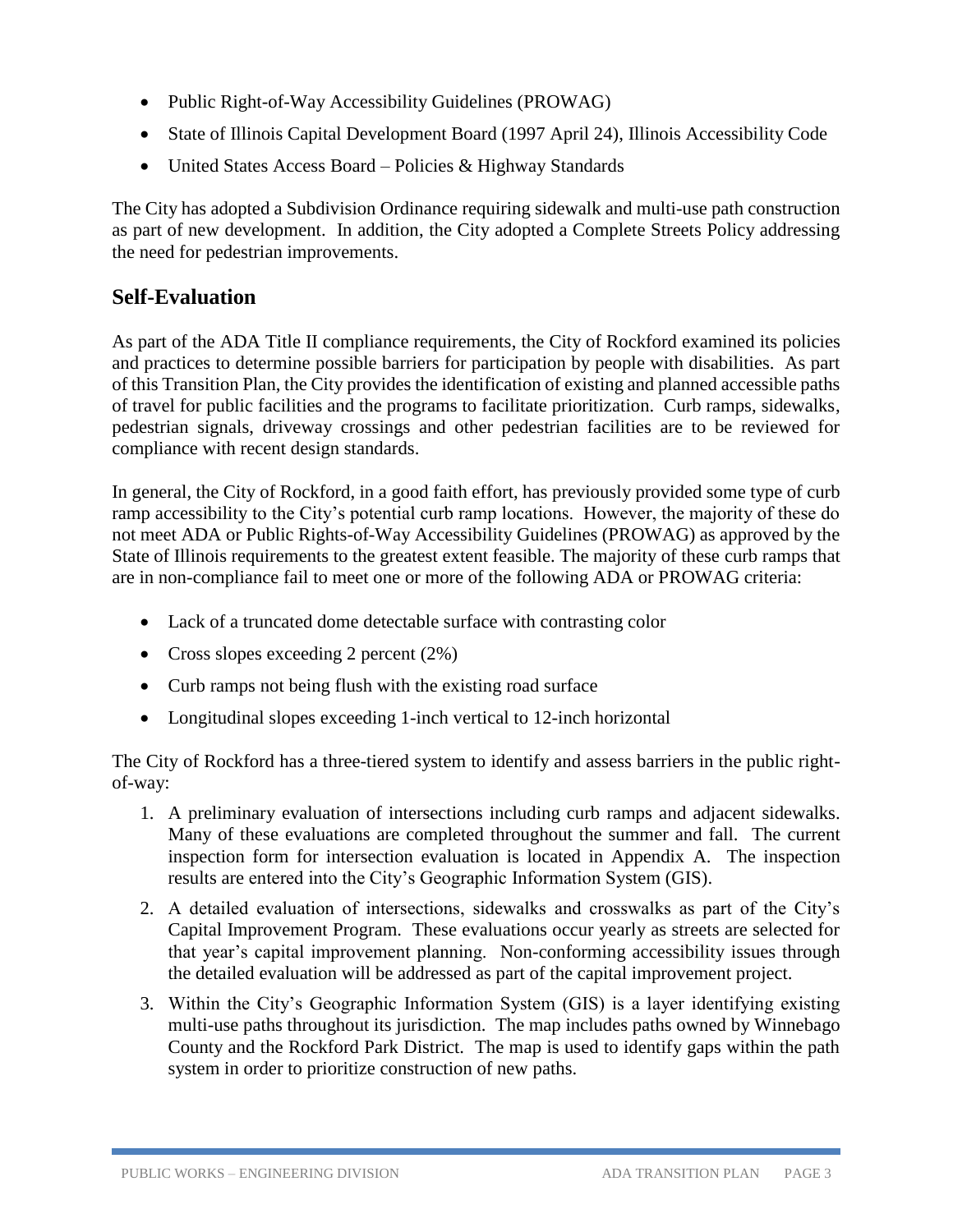## **Addressing Barriers**

The City of Rockford has taken many different approaches in removing barriers in the public rightof-way, including proactively identifying and eliminating the barrier, responding to public grievances, as well as ensuring the appropriate design and build-out of new construction.

#### Reasonable Accommodation Request

The City of Rockford will attempt to provide relief to the public right-of-way where a person with a disability has requested help as highest priority. Other requests will be prioritized based on the following criteria below:

#### Prioritization

- A. Presence of a population with disabilities or specific request from a person with a disability or advocacy group.
- B. High volume of pedestrians such as in the downtown or business district.
- C. Near public buildings, hospitals, business areas, schools or universities.
- D. Low volume of pedestrian use, such as residential subdivisions.
- E. Where there are no sidewalks or paths.
- F. Pedestrian push buttons in incorrect location.

#### Secondary Prioritization

- 1. Existing unsafe ramp due to deterioration and presents an immediate hazard to the travelling public, including excessive slopes or abrupt changes in the surface elevations.
- 2. There is no ramp at a pedestrian crossing in an area with sidewalks.
- 3. Where ramps are generally safe and in good condition but do not fully comply because there are no detectable warnings with domes, side tapers are not in compliance, etc.
- 4. Where it is not feasible to construct a ramp because of excessive slopes or obstacles.
- 5. Existing ramps are compliant with the existing standards.

Each ramp location can be rated according to both of these criteria. Specific projects designed to build ramps or correct deficiencies should address those rated A, B, and C, as well as 1 and 2, first. Those rated E or 4 would not qualify for ramp installation until such time as sidewalks are installed or there is an extensive project in the areas that would address the change of slope or obstruction and allow a ramp to be installed. Other locations rated D or 3 should be either included in projects making an alteration or as funding permits. See the following exhibit for further clarification (this exhibit is for reference only and may be modified to comply with the current standards).

## **Criteria for Determining Impediments at City Facilities**

To determine if corrective action needs to be taken at a City operated facility, the following evaluation criteria has been established.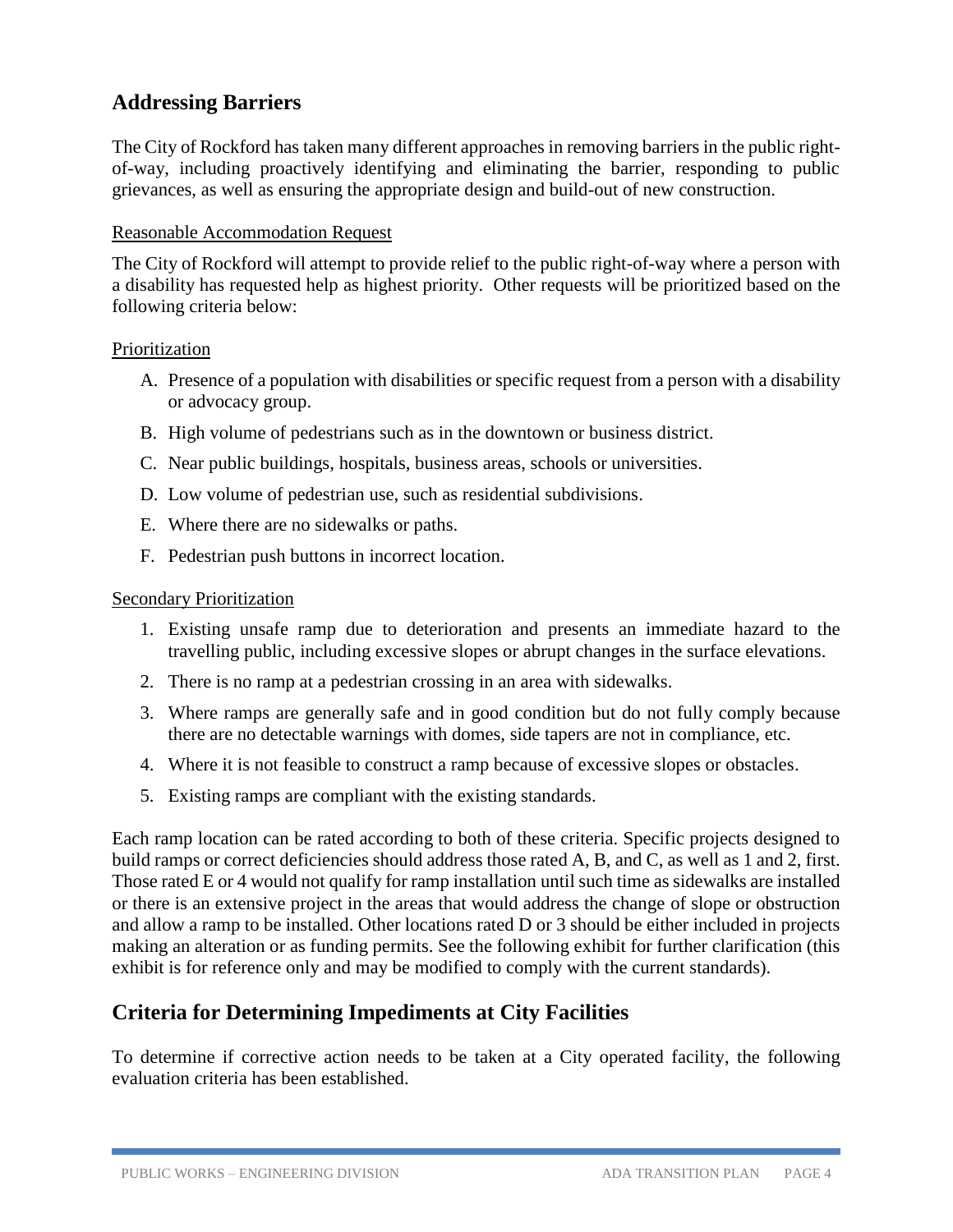- 1. Is the facility currently ADA compliant, and has the facility undergone previous renovations to obtain past ADA compliance?
- 2. What is the current state of accessibility?
- 3. What are the costs of alternative corrective actions?
- 4. Is the physical barrier programmed for removal as part of ongoing maintenance?
- 5. Can the program or service be provided at an alternative facility?

The City will complete an inventory and review of its facilities to determine ADA compliance. When completed the results of this survey will be provided in Appendix B of this Transition Plan.

## **Construction Costs & Schedule**

#### Estimated Construction Cost

Since the City is still collecting inventory and evaluating its sidewalk ramps, an estimated construction cost has not been completed. Once the evaluation is complete, this section will be updated.

Costs will be based upon an average of the bid tabulations from recent sidewalk ramp repairs.

#### Schedule

The City of Rockford will make reasonable efforts to improve the accessibility of pedestrian facilities in the public right-of-way through its annual roadway Capital Improvement Plan. This includes the Neighborhood Program, Capital Roadway Improvements Program and Active Transportation Program. Compliance is required to the maximum extent practicable within the scope of the project.

There will be instances when it is technically infeasible to provide compliance due to the physical and topographical limitations of the area. These limitations will be documented in the project file. The City may choose not to install a sidewalk or path at some locations or may choose to lower the priority if a reasonable path of travel is available even without a sidewalk.

## **City Funding Sources**

All new projects, regardless of funding sources, shall include pedestrian elements consistent with the ADA guidelines. Since the enactment of the ADA in 1990, the City has put forth a good faith effort in trying to provide sidewalk accessibility through the following programs:

- Neighborhood Program provides funds for construction projects on the City's residential streets and alleys. Each Ward is allocated monies for resurfacing or reconstruction of these streets and alleys. Sidewalks and ramps are evaluated and replaced as part of the construction projects.
- Capital Roadway Improvements provides funds for improvements on the City's network of arterial, collector, commercial and industrial streets. A component of the Complete Streets Policy requires City staff to evaluate these streets for various pedestrian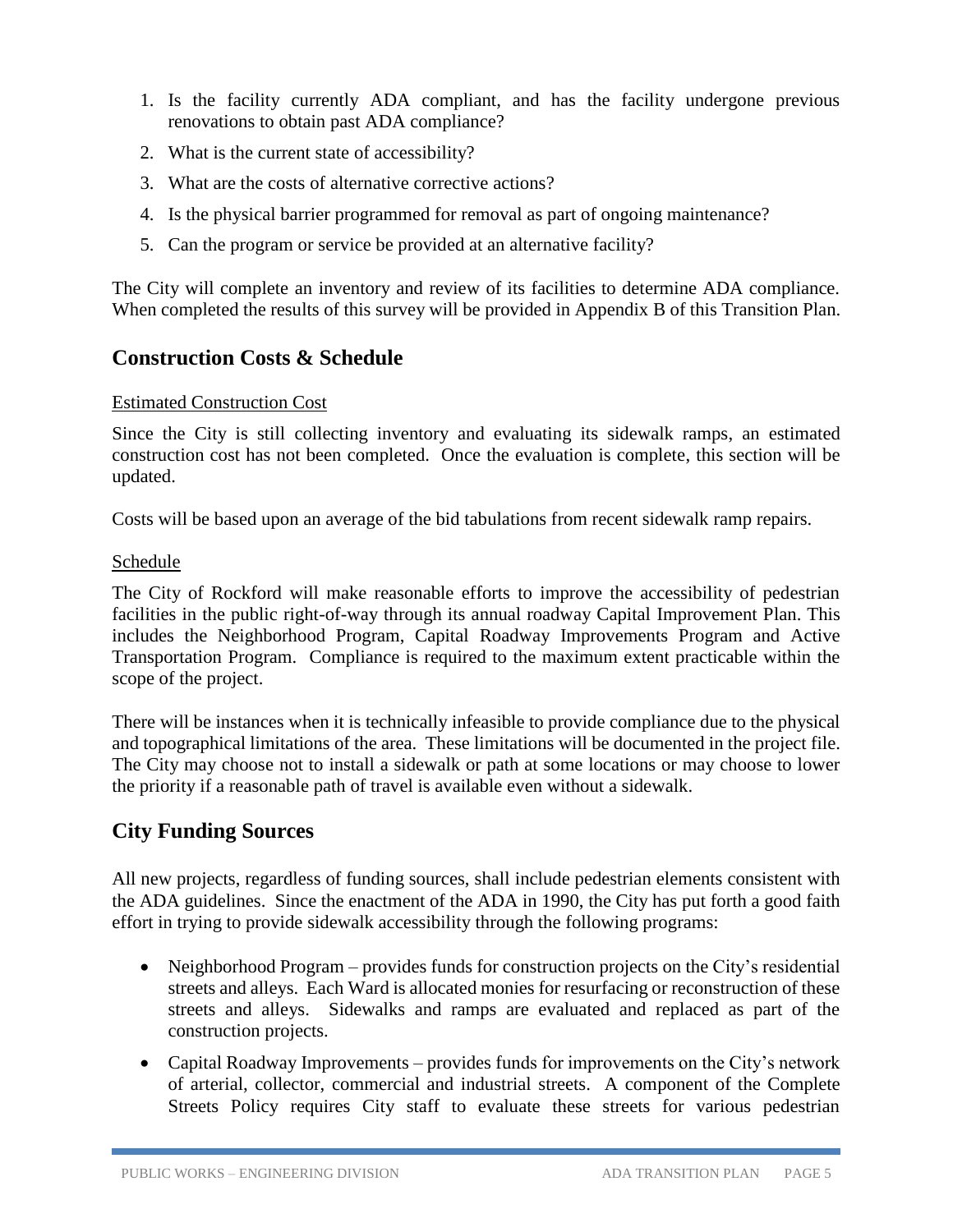components. At a minimum, ADA compliance is met as part of the project, but projects may include construction of new sidewalk or multi-use paths.

- Sidewalk and Active Transportation Program provides funds for improving pedestrian accommodations throughout the City. The goal of this program is to improve the safety and mobility of pedestrians throughout the City by repairing or replacing damaged and deteriorated sidewalks, installing new intersection curb ramps at pedestrian crossings in accordance with ADA standards, construction of sidewalk in areas where gaps exist and improving the City's multi-use path and trail system.
- Private Development Developers of new construction projects are required to provide new sidewalk or multi-use path in areas of the project where none exist and upgrade curb ramps as needed within the right-of-way along their property. In some instances where the feasibility of sidewalk or path installation is limited, the developer may be required to pay cash in lieu of the sidewalk that the City, then, uses to complete gaps in the sidewalk and multi-use path system.

Other potential sources of funding for sidewalk and multi-use path improvements as well as ADA compliance include:

- Highway Safety Improvement Program
- Railway Highway Crossing Program
- Recreational Trail Program
- Safe Routes to School Program
- Surface Transportation Program (Federal Highway Administration)
- Transportation Enhancement Activities Program

## **Monitor Progress**

Each year the City will document the following information:

- Number of existing sidewalk or multi-use path ramps replaced
- Number of new sidewalk ramps constructed
- Lineal feet or mileage of existing sidewalk repaired or replaced
- Lineal feet or mileage of new sidewalk constructed
- Lineal feet or mileage of new multi-use path constructed

The City will review and update the ADA Transition Plan as needed to reflect changes in real world conditions and to address any possible new areas of non-compliance.

The City of Rockford intends to implement this Transition Plan effective immediately from the date of this document's approval. The City is committed to acting on the guidelines set forth in this document.